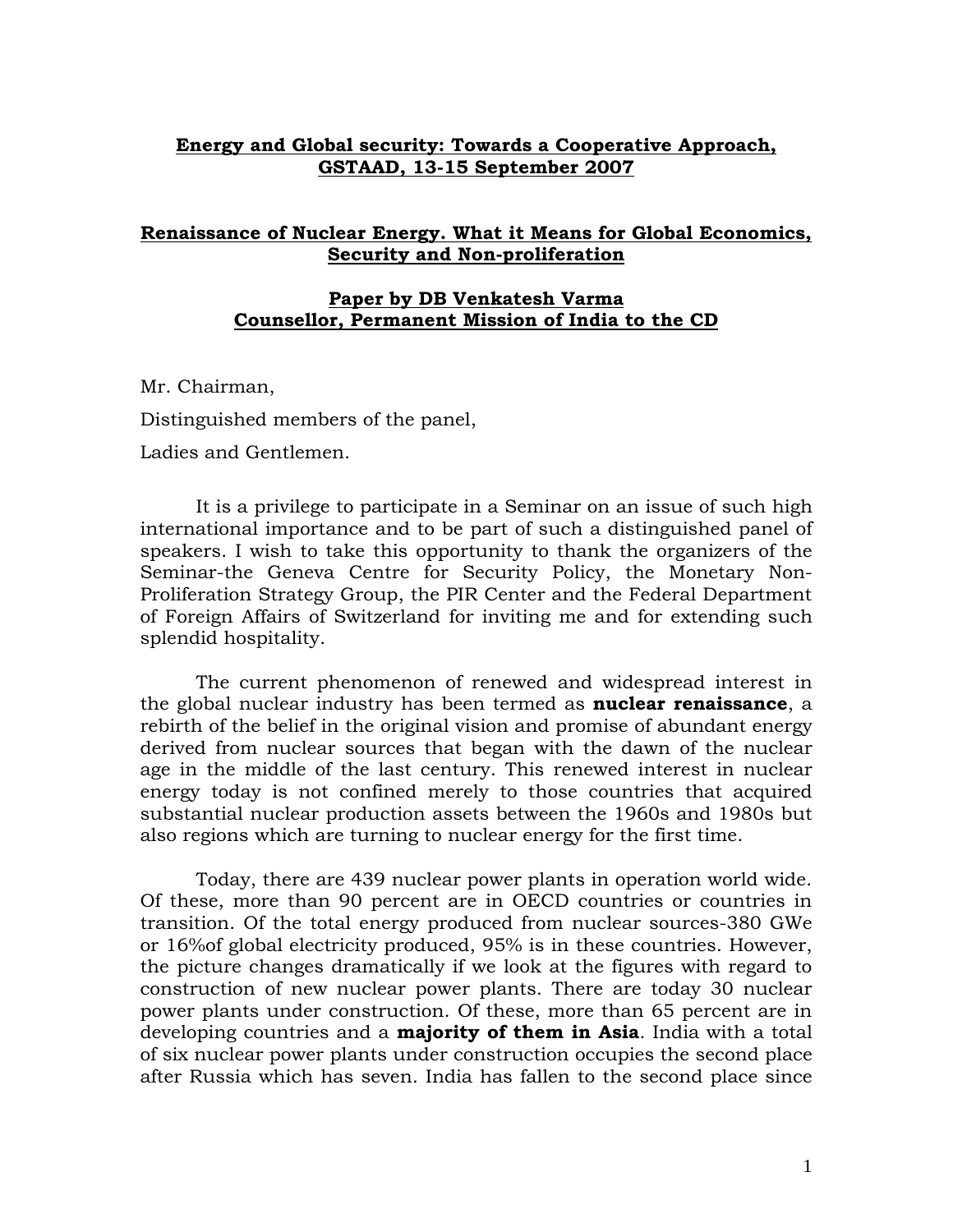last year as it has commissioned Tarapur III and IV as well as Kaiga III in the last two years!

Countries such as India, China, France, Japan, RoK and Finland maintained a continuous interest in nuclear energy. In Russia there was a brief hiatus in construction of nuclear power plants domestically during the last decade, but this trend has now been reversed. Even during the lean period, Russia continued its international cooperation in particular with India, in the construction of the 2000 MW Kudankulam nuclear power project in Southern India. Countries such as India, China, France, UK, Russia and Japan have also maintained a continuous interest in reprocessing. Countries such as India, Russia and Japan, and possibly now France have maintained an active interest in fast breeder technologies.

In the United States, which has not added a new nuclear plant in the last three decades, a renewed interest in nuclear energy has come about during the Bush Administration. This has led to new policy initiatives as well as legislation to help revive and rejuvenate the U.S. domestic nuclear industry. It is significant that more than 90 percent of the 104 nuclear power plants in the United States have applied for extension or renewal of licenses to operate existing nuclear power plants. Proposals for establishing a couple of new power plants are also under active consideration.

The U.S. administration has also shown willingness to take another look at a long standing US policy, established by the Carter Administration, of not encouraging reprocessing for civilian purposes. The U.S. is also actively promoting or is involved with new initiatives such as GNEP, Generation IV initiative and is an active participant in the search for new multilateral approaches to the nuclear fuel cycle. There is no doubt that **changing US policy** is a major factor for the nuclear renaissance, though not the only one.

There is renewed interest in nuclear energy in countries as diverse as South Africa, Brazil, Argentina, Bulgaria and Ukraine. Countries of the Gulf and North Africa have also expressed interest in augmenting their energy resources by gaining access to nuclear energy. It appears that there may be some change in thinking in countries such as Germany which are considering extending the phase out period for designated nuclear power plants.

It is significant that interest in nuclear energy has never been so widespread across continents. Major nuclear companies have established trans-national commercial linkages of a global character. For instance, U.S. companies have had tied up with companies in Japan; French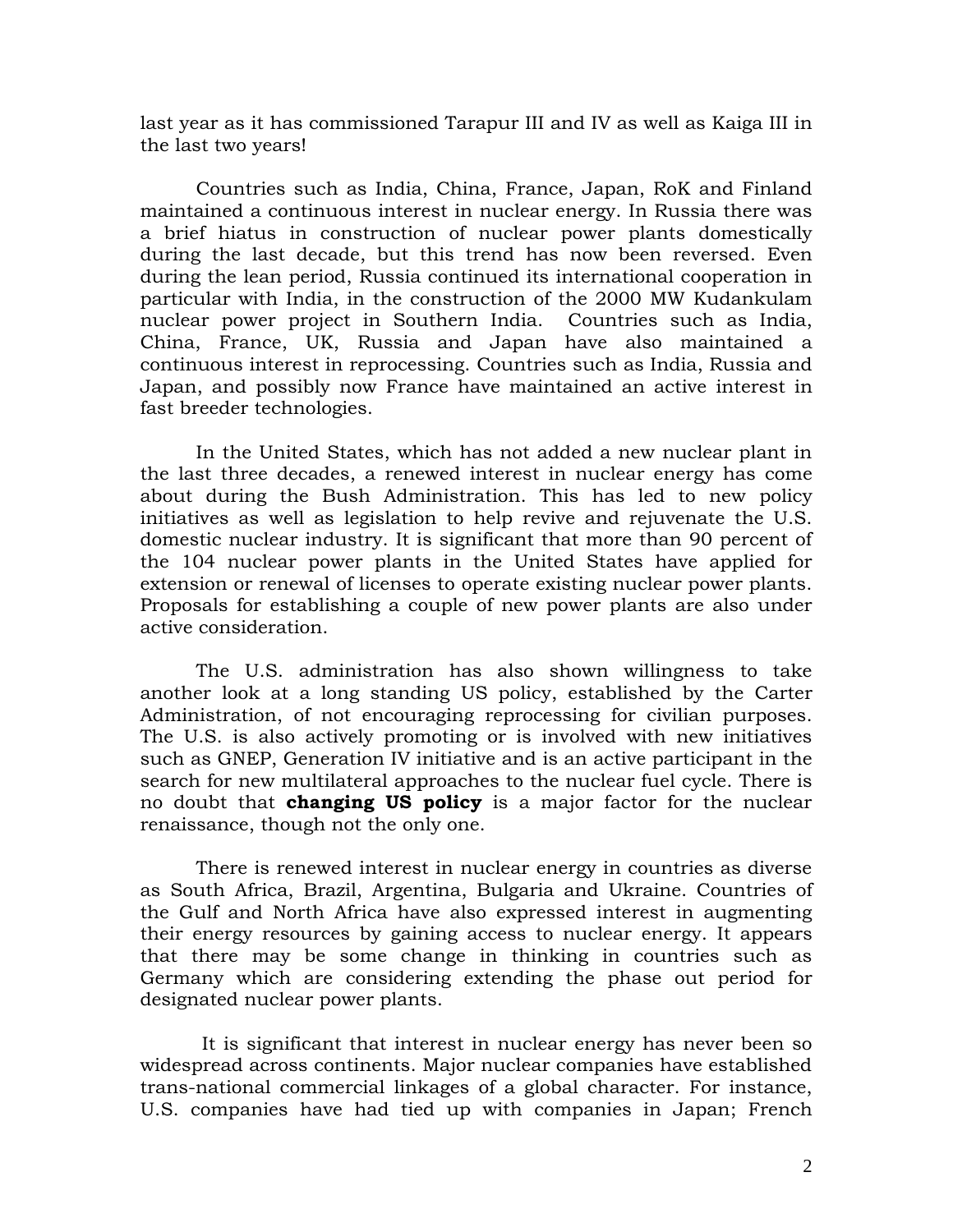companies have made investments in the U.S. nuclear power industry; Russian companies are actively involved in China, India, Iran and in Eastern Europe. Major uranium suppliers such as Canada and Australia are expanding production capacities and exploring new markets.

The nuclear industry today has not been left untouched by the winds of **globalisation,** though it's full ramifications are yet to unfold. There has been a steady and incremental technological improvement in the nuclear industry over the last two decades-in terms of production efficiency, reduced construction and operating costs, better safety and security features and newer possibilities in terms of spent fuel management and disposal.

The reasons for the nuclear renaissance can be traced to the larger global context. There is widespread recognition of the importance of nuclear energy to **sustainable development, protection of the environment and in ensuring energy security.** Access to secure and affordable energy resources is integral to the developmental objectives of a vast majority of developing countries. Global electricity consumption is expected to double from about 3700 GWs now to over 7300 GWs by the year 2030, as more than 1.6 billion additional people are expected to gain or demand access to electricity. Nuclear energy is indispensable as a means of filling at least a part of the energy demand in the coming decades.

Nuclear energy is also indispensable in addressing the challenges of **global warming**. The complete nuclear power chain emits only one to six grams of carbon equivalent per kilo watt as compared to the carbon footprint of fossil fuels which is six to eight times higher. It is no coincidence that France, with depends on nuclear energy for 75% of its energy needs, has the cleanest air in Europe and the cheapest electricity. The existing nuclear power plants in the world save the planet from 600 million tonnes of carbon emissions per year. India hopes to achieve a target of 20,000 MW of nuclear energy by 2020. If this was substituted by electricity produced from domestically mined coal reserves, which have high ash content, India would produce 145 million tonnes of carbon emissions per year. Multiply that with the average age of nuclear plants, say 40 years, the overall magnitude becomes apparent.

The **economics of nuclear energy** must be assessed by factors which are intrinsic to the nuclear industry, but also take into account other comparative factors. Two decades of excess electricity capacity in OECD has come to an end. Asia's demand for power is increasing. There is now a global dimension for long term investment in the nuclear industry. There has been a considerable improvement in the performance of the nuclear industry, though comparative strengthens of countries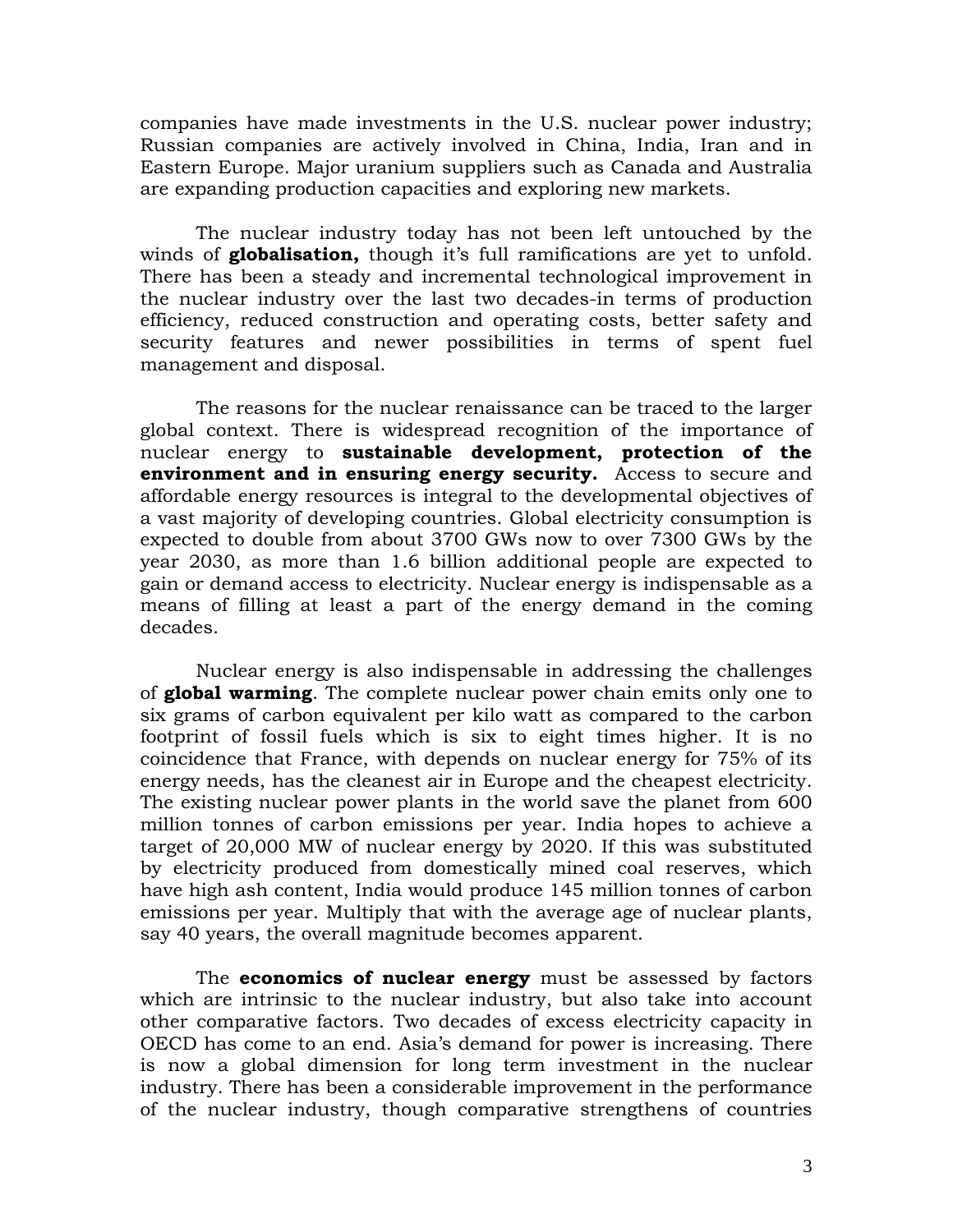vary. Construction and operating costs have progressively fallen. A recent World Nuclear Association Report noted that new nuclear power plants offered the most economical way to generate base load electricity even without taking into consideration other geopolitical and environmental advantages. In India, an average construction period for a new nuclear power plant has fallen below five years. India has standardized the 220/540 MWe PHWR designs and has the domestic industrial capacity for constructing nuclear power plants at a rate of adding additional capacity of 1,000 MW per year. Construction costs have also fallen. India is able to construct new 1000 MW light water nuclear power plants, in international cooperation with Russia, at US dollars 1,222 per kilo watt which compares well with international standards. The per kilo watt cost of its domestic PHWR nuclear power plants is even lower. The cost per unit of power produced in Tarapur I and II is about 95 paise, which is less than one thirtieth of the cost of a can of coke!

India has registered economic growth rates of over 9%. The electricity-GDP elasticity is about 1.2, even though the energy intensity of its economic growth compares favourably with OECD levels. India depends for more than 72 percent of its energy needs on coal. Our proven reserves of coal, oil and gas are insufficient for India's developmental needs and we do not have the luxury of an either-or choice. India's requires energy from all known and likely sources of energy which should be affordable not only in terms of financial costs but also in terms of the cost to our environment. As Prime Minister Dr Manmohan Singh said in a speech at Tarapur on August 31 2007, "**nuclear energy will be the energy co-efficient of the future."**

Nuclear energy is also vital for **energy security** as it compensates for insecure national energy supply and allows for diversification of energy supplies, especially external supplies from volatile regions. It is also clear that nuclear generating costs are less sensitive to rise in fuel prices-2 percent of the total cost of nuclear energy as compared to 60-70 percent with regard to fossil fired electricity. Uranium fuel is also available from geographically more diverse sources than fossil fuels and a deregulation of the nuclear fuel market, and removal of extraneous restrictions, would make nuclear energy even more attractive for large consumers such as India.

During the last fifty years, there was inadequate appreciation in some countries of the **limitations of nuclear fuel resources**. Thus, current reactors burn up less than 2 percent of the energy contained in the uranium fuel. At this rate, the world's total estimated Uranium reserves of about 4.7 million tonnes (at commercially extractable rate of US\$ 130 per kg) will be exhausted in 75 to 80 years. The utilisation of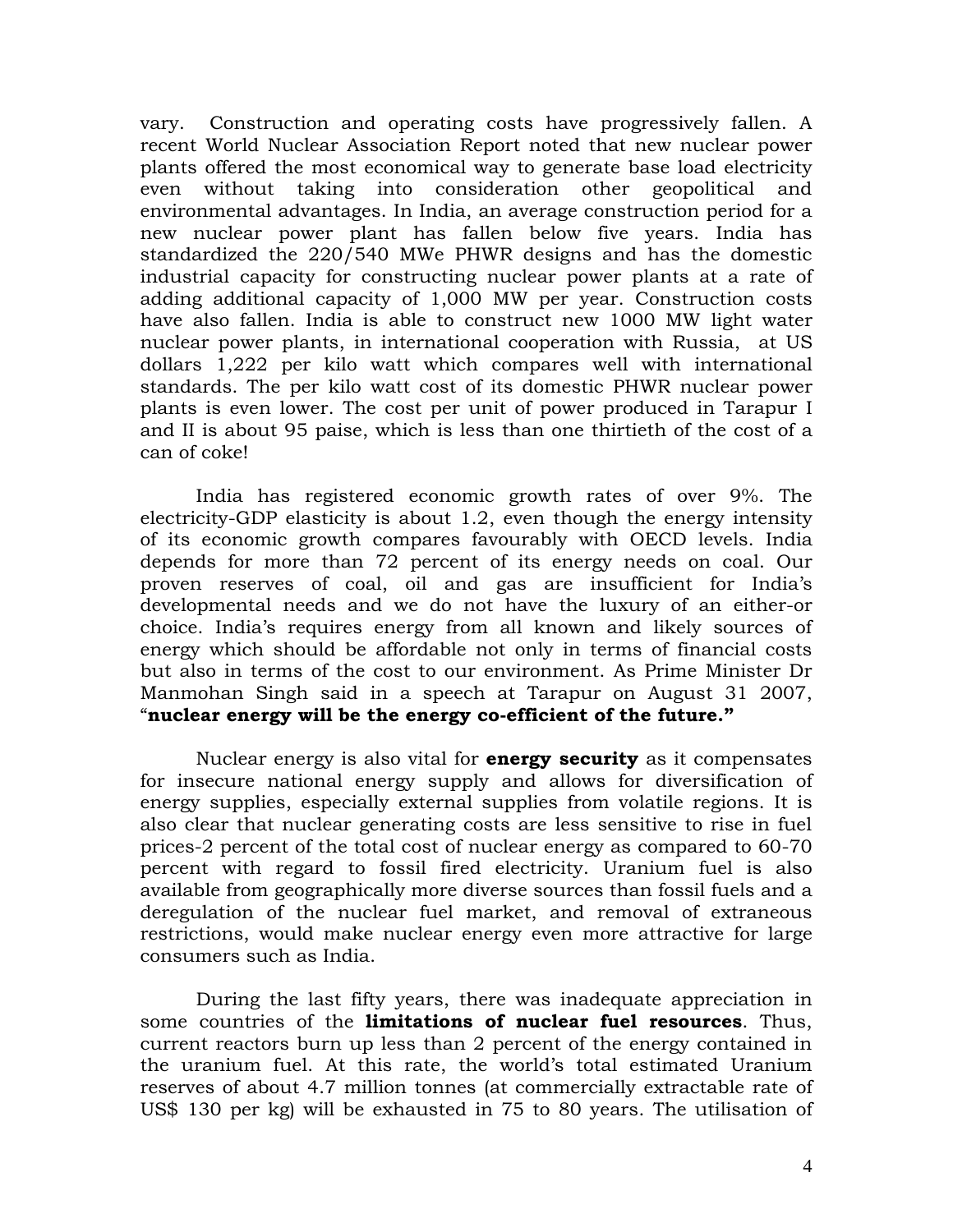the energy potential in uranium fuel increases by over 60 times through fast breeder technology. Global uranium reserves utilised fully through such technology would be able meet global energy requirements for next five to six thousand years. At present only one third of the world's spent fuel is recycled in some form to extract energy.

There is growing recognition that nuclear energy must be used in a sustainable manner. A renaissance in nuclear energy must be accompanied by a '**reformation'** in global thinking on the importance of nuclear energy as a sustainable energy source. This will require a new global consensus on the benefits of closing the nuclear fuel cycle in a manner that is economically productive, technologically safe and efficient and proliferation resistant. Nuclear renaissance may not be able to serve global energy needs if it is not reinforced by a nuclear reformation described above.

India's nuclear programme has been premised on the need for exploiting fully the limited uranium resources in our country through a three-stage nuclear power programme. This involves setting up of an adequate number of PHWRs from whose spent fuel plutonium would be extracted to feed fast breeder reactors which along with depleted uranium extracted from the spent fuel of the first stage will be used as a blanket to breed more plutonium to fuel more fast breeder reactors. At the third stage, thorium would be used as a blanket material to produce uranium 233 for use as fuel. The energy potential of India' uranium resources, enhanced 60 times through fast breeder reactors, can be enhanced 600 times through the use of India's vast thorium resources. A 500 MW prototype fast breeder reactor will be commissioned in 2011 making India only the second country to operate a commercial power unit on fast breeder technology. India intends to introduce metallic fuel to shorten doubling time. Four more fast breeder reactors are to be constructed by 2020. India is also constructing a 300 MW Advanced Heavy Water Reactor as a technology demonstrator and forerunner to the future third stage reactor systems for energy from thorium resources.

How does nuclear renaissance square with the need for strengthening global **non-proliferation objectives**, which India fully shares? The global spread of nuclear technology per se is not a source of proliferation. Therefore, it is important to recognise that nuclear power is not a principal source of proliferation risk. The emphasis should rather be on proliferation sensitive elements of the nuclear fuel cycle, which could pose problems if countries, in contravention of their obligations under-take diversion activities, clandestine or otherwise, for non-peaceful purposes.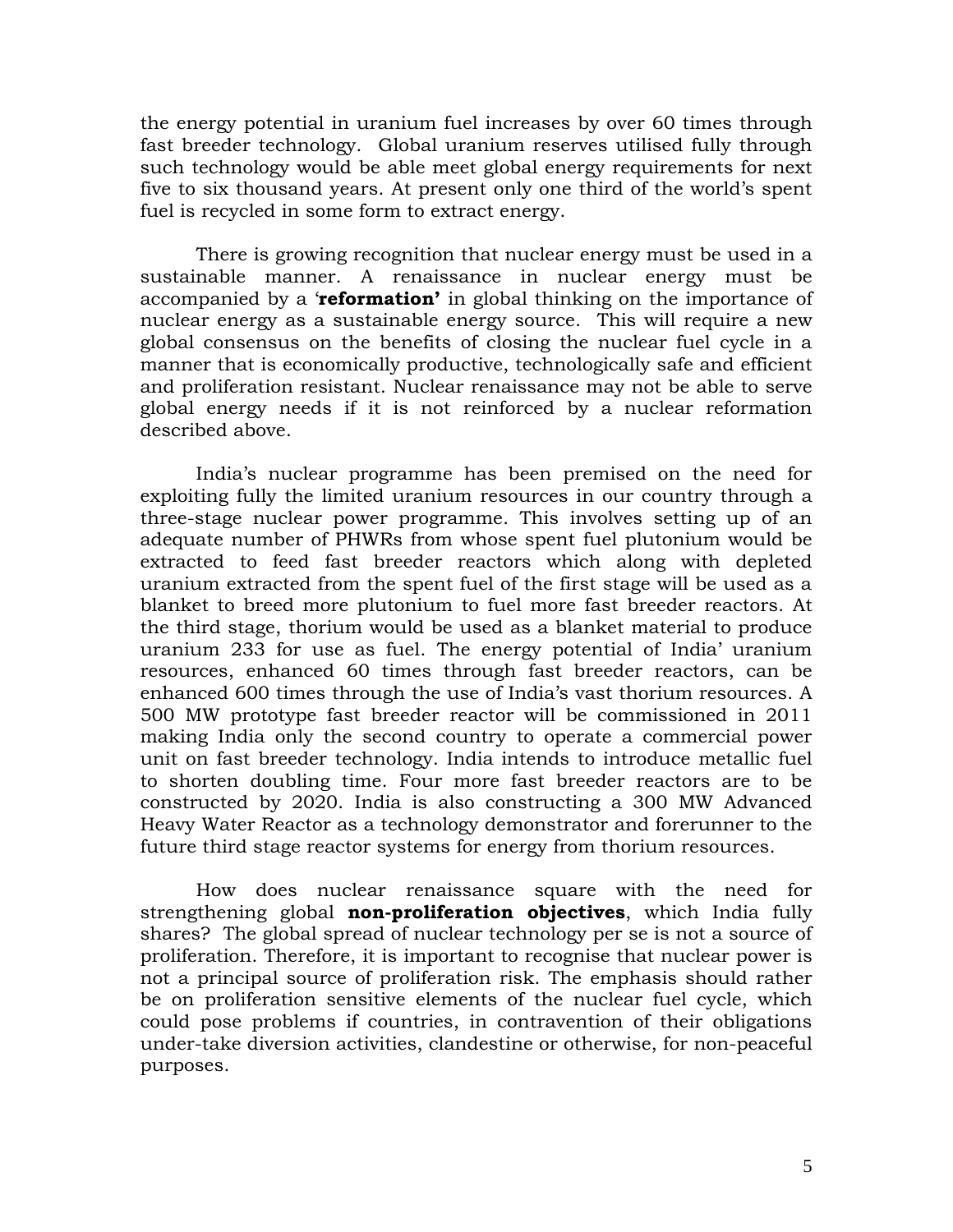India believes that reprocessing and recycling under effective institutional control is key to sustainability of resources, environment and security. India was the first country in Asia to establish full fledged reprocessing facilities and is amongst a select band of countries which have mastered all elements of the complete nuclear fuel cycle. India has always been an advocate of a closed fuel cycle, conscious of the fact that the energy potential of nuclear sources must be fully exploited. It therefore refrained from joining international initiatives which considered spent fuel as nuclear waste. However, India has joined cutting edge technology initiatives such as the ITER project and has expressed interest in joining the Generation IV Initiative. India has made considerable strides in desalination of sea water through heat generated by nuclear power stations and is engaging in cutting edge research on use of hydrogen as an energy carrier generated by nuclear energy.

Reprocessing is critical to India's three-stage programme and we have mastered all its technological processes. At the same time, India has not engaged in any international transfers of sensitive technology relating to reprocessing or enrichment. India is open to constructive and practical solutions to any eventual multilateral arrangement that may emerge, from the numerous proposals now under discussion, for assured fuel supplies to countries that request them and India has the capabilities for being a supplier state. We feel that such an arrangement, which balances the imperatives of non-proliferation and the values of assured supplies, should be evolved through dialogue and consultation, implemented on a voluntary basis and the alternatives proposed should be attractive to the countries concerned, politically and commercially. The coming together of all **States with advanced nuclear technology** on a common platform will reinforce their rights and responsibilities to act as a vanguard in carrying the momentum of the nuclear renaissance forward.

In July 2005, **India and the United States** reached an understanding whereby the United States would work with its friends and allies and change its domestic legislation to resume full civil nuclear cooperation with India. In March 2006, agreement was reached between India and the United States on the reciprocal steps that both sides would take in implementing the July understandings, including a separation plan which would be implemented by India in a phased manner in placing a select number of its nuclear facilities under IAEA safeguards. In August this year, India and the United States finalized a bilateral nuclear cooperation agreement, called the '123 Agreement'. An Indiaspecific safeguards agreement is to be negotiated between India and the IAEA. The NSG is to take a decision on an India-specific exemption to facilitate nuclear trade with India.